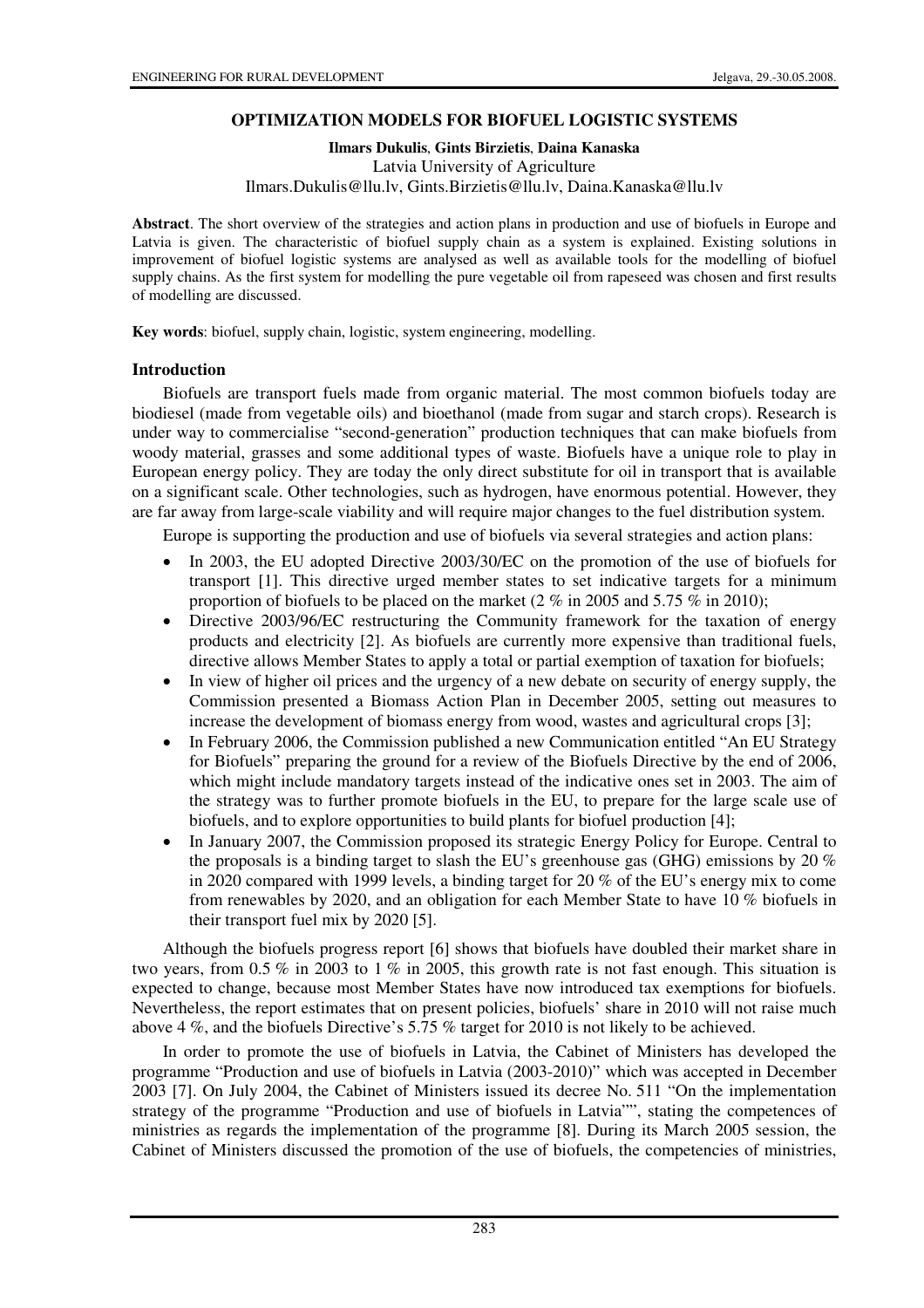and appointed the Ministry of Economy coordinating ministry for the implementation of the Law on Biofuels. On April 2005, the Law on Biofuels was accepted by the Saeima [9].

Regardless of the great number of different regulations, the real situation in Latvia seems to be not satisfactory. As shows report on the progress made in the use of biofuels and other renewable fuels in the Member States of the European Union [6], Latvia's biofuel share in 2003 was 0.22 %, in 2004 – 0.07 %, in 2005 – 0.33 and this number was still approximately the same also in 2006 and 2007.

The reason of mentioned problems above is not so much technical nature, but economical, i.e., the prices of different biofuels are not able to compete with oil based fuels' prices. One of the possible ways how to change such situation is to optimize biofuel supply chains using different methods of systems engineering, particularly modelling. That's why it's necessary to understand main systems engineering processes and to find out the most suitable modelling and simulation tools.

## **Characteristic of biofuel supply chain as a system**

*A system* is a collection of different elements that together produce results not obtainable by the elements alone. The elements or parts can include people, hardware, software, facilities, policies and documents; that is, all things required to produce systems-level results. The results include system level qualities, properties, characteristics, functions, behaviour and performance. The value added by the system as a whole, beyond that contributed independently by the parts, is primarily created by the relationship among the parts; that is, how they are interconnected [10].

In our investigation the system is a biofuel supply chain. Its structure can be various depending on biofuel kind and raw material. As examples the structures of biodiesel (from rapeseed) and bioethanol (from grain) supply chains are given on Fig. 1 and 2.





Fig. 2. **The structure of bioethanol supply chain**

*Systems engineering* is an interdisciplinary field of engineering that focuses on the development and organization of complex artificial systems. This process is usually comprised of the following seven tasks: State the Problem, Investigate Alternatives, Model the System, Integrate, Launch the System, Assess Performance and Re-evaluate (Fig. 3) [12].



Fig. 3. **The systems engineering process**

*The problem statement* starts with a description of the top-level functions that the system must perform. The problem statement should be in terms of *what* must be done, not *how* to do it. The problem statement should express the customer requirements in functional or behavioural terms. It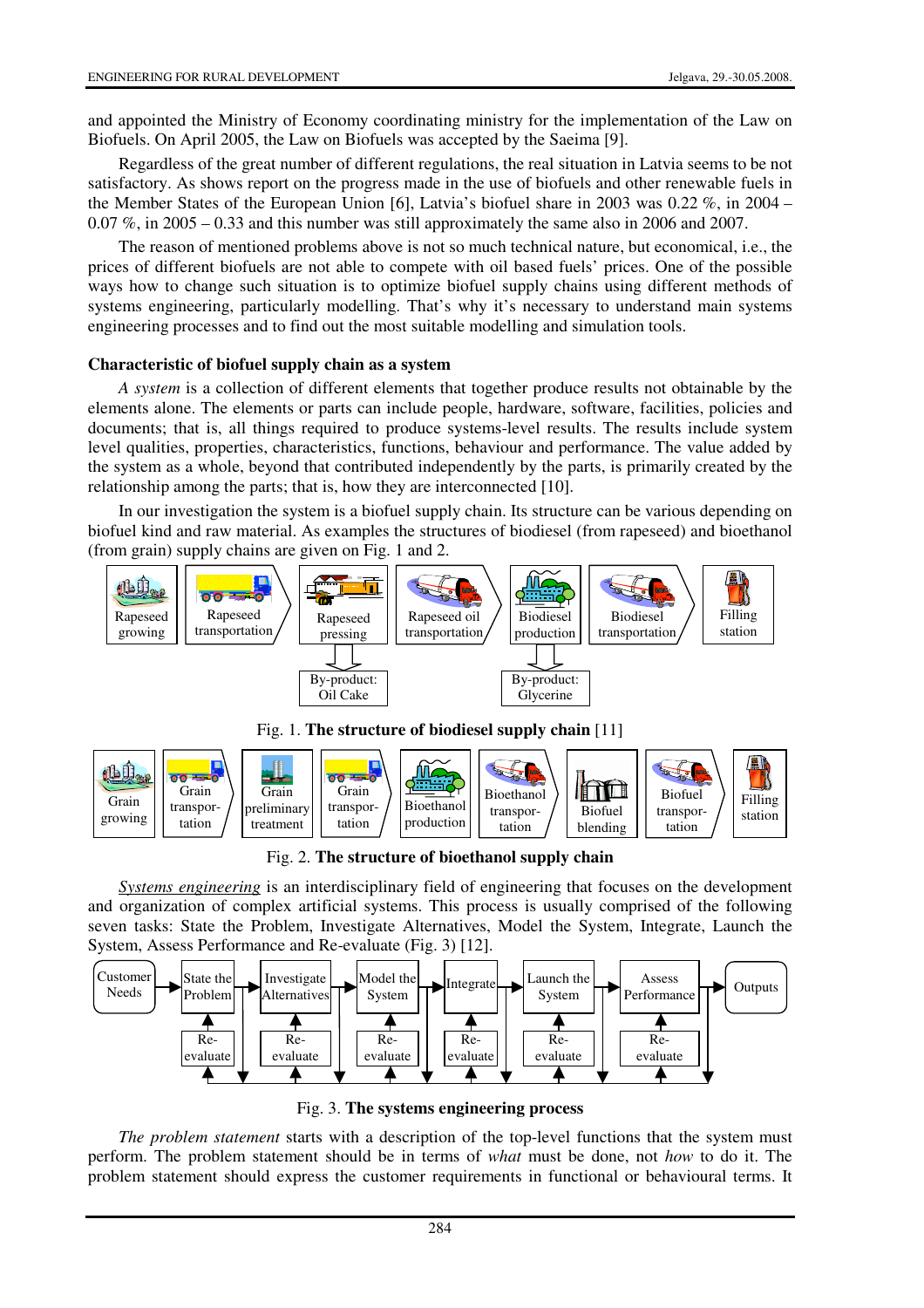might be composed in words or as a model. Inputs come from end users, maintainers, suppliers, acquirers, owners, regulatory agencies, victims, sponsors, manufacturers and other stakeholders.

*Alternative designs* are created and are evaluated based on performance, schedule, cost and risk figures of merit. No design is likely to be best on all figures of merit, so multicriteria decision-aiding techniques should be used to reveal the preferred alternatives. This analysis should be redone whenever more data are available.

*Models* will be developed for most alternative designs. The model for the preferred alternative will be expanded and used to help manage the system throughout its entire life cycle. Many types of system models are used, such as physical analogs, analytic equations, block diagrams, functional flow diagrams, object-oriented models, computer simulations and mental models.

Systems, businesses and people must be *integrated* so that they interact with one another. It means bringing things together so they work as a whole. Interfaces between subsystems must be designed.

*Launching the system* means running the system and producing outputs. This is the phase where the preferred alternative is designed in detail; the parts are built or bought, the parts are integrated and tested at various levels leading to the certified product.

Figures of merit, technical performance measures and metrics are all used to *assess performance*. If you cannot measure it, you cannot control it. If you cannot control it, you cannot improve it.

*Re-evaluate* is arguably the most important of these functions. Re-evaluate means observing outputs and using this information to modify the system, the inputs, the product or the process [13].

The need for systems engineering arose with the increase in complexity of systems and projects. Systems engineering encourages use of tools and methods to better comprehend and manage complexity in systems. Some examples of such tools are: *Modeling and Simulation*, *Optimization*, *System dynamics*, *Systems analysis*, *Statistical analysis*, *Reliability analysis*, and *Decision making*. Taking an interdisciplinary approach to engineering systems is inherently complex, since the behaviour of and interaction among system components are not always well defined or understood. Defining and characterizing such systems and subsystems, and the interactions among them, is one of the goals of systems engineering.

## **Analysis of existing solutions in modelling of biofuel supply chains**

Performing analysis of existing solutions in modelling of biofuel supply chains, the first ones were found relating biomass fuel supply and collection [14, 15]. These investigations were carried out correspondingly in Netherlands and UK. The main obtained information from these models is used input and output data, but unfortunately used equations and modelling tools weren't found here. Another problem to use these models is particular countries individualities in different modelling input parameters, for example, distances between objects, network of roads, volume of output etc.

As the most fundamental and recent investigations in this field the modelling studies within the framework of the European Commission-supported project "Clear Data Clean Fuels" (NNE5-2001- 00619), which was later renamed "Clear Views on Clean Fuels", or in short, "VIEWLS", were found. The overall objectives of this project are to provide structured and clear data on the availability and performance of biofuels and to identify the possibilities and strategies towards large scale sustainable production, use and trading of biofuels for the transport sector in Europe, including Central and Eastern European countries (CEEC) [16]. Two complementary modelling tools have been used in this research, the BIOTRANS model and the ChalmersVIEWLS model.

The BIOTRANS is a multi commodity network flow model. Inputs for BIOTRANS are regional costs and potentials of biomass resources, technology parameters on conversion processes including technological learning, transportation costs and infrastructure and vehicle adaptation costs. The model was used to generate the lowest cost supply chain from feedstock to end-use for realising a specified demand for biofuels for the WEC and CEEC following the EU biofuels Directive, with a target of 5.75 % biofuels market share in 2010 the scope of the Directive. It is assumed that the Directive is extended to a share of 20 % in 2030. The transport segments that have been incorporated in the model in each country are cars, buses and trucks. Given their characteristics, each biofuel replaces either gasoline or diesel, in blended or pure form.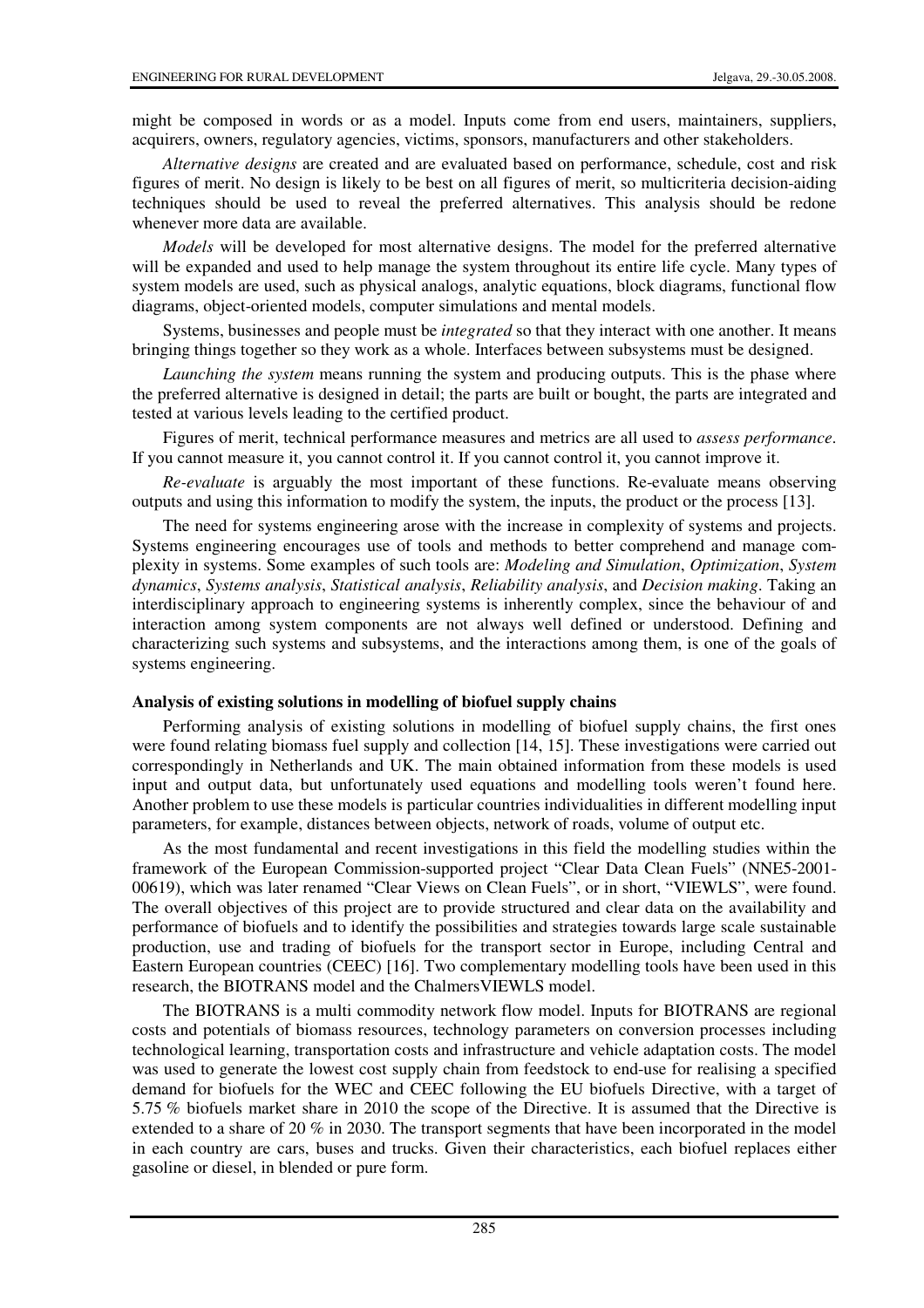The ChalmersVIEWLS is a regionalised energy system model. It has three end-use sectors: electricity, transportation fuels and heat. Specific energy demand scenarios are developed for each of the three sectors. In addition to energy demand and costs, the supply potentials, energy conversion characteristics and expansion limitations, the initial capital stock and trade parameters are exogenously defined. For biofuels, for which the BIOTRANS model was used, the focus has been primarily on cost, production capacities, trade and on emissions. Other factors such as biofuel specifications, compliance with standards, end-use issues and non-economical factors such as public acceptance have not been taken into account. For bioenergy, for which the ChalmersVIEWLS model was used, focus has been on cost optimisation of the overall energy mix (consisting of biomass, renewables, and fossil sources) under a certain energy demand scenario and assumptions on  $CO<sub>2</sub>$  emission limits and policies.

Analysis of these investigations were very useful, especially studies of background document for modelling the EU biofuel market using the BIOTRANS model [17].

#### **Analysis of available tools for the modelling of biofuel supply chains**

Before starting biofuel supply chains' modelling available tools were analyzed. Of course, one of the solutions is to use any of powerful common use modelling software, for example, *Simulink* or *Powersim*, but probably other software which is specially designed for modelling of logistics and supply chains would be more suitable. In the first step of analysis 65 different software were compared. The main criterions in this step were typical applications of the software, primary markets for which the software is applied and system requirements, for example, minimal necessary *RAM* (*Random Access Memory*), supported operating systems etc.

After this analysis 9 different software are left:

- *AnyLogic* set of primitives and library objects allows to model manufacturing and logistics, business processes, human resources, consumers' and patients' behaviour etc. The objectoriented model design paradigm supported by *AnyLogic* provides for modular and incremental construction of large models [18];
- *Arena* complex, large-scale projects involving highly sensitive changes related to supply chain, manufacturing, processes, logistics, distribution, warehousing and service systems [19];
- *ExtendSim Suite* 3-D modelling of manufacturing, logistics, business, government, education and engineering [20];
- *Flexsim Simulation Software* a modelling software that can be used to simulate and visualize any business process, whether the process is manufacturing, logistics, or administration [21];
- *Lean-Modeler* automotive, energy, health care, logistics, manufacturing, metals, business process re-engineering modelling [22];
- *ProModel Optimization Suite* discrete event simulation software, used for evaluating, planning or designing manufacturing, warehousing, logistics and other operational and strategic situations [23];
- *ServiceModel Optimization Suite* modelling of financial services, logistics, transportation, food and hotel services, entertainment, and other service industries [24];
- *ShowFlow* the leading software product designed to model, simulate, animate and analyse processes in logistics, manufacturing and material handling [25];
- *Simul8* manufacturing, supply chain, logistics, healthcare, financial, education processes modelling [26].

In the second step 9 software left after the initial analysis were compared using the following criterions:

- model building characteristics (for example, availability of graphical model construction, access to programmed modules, run time debug, input distribution fitting, output analysis support, presence of tools to support packaging);
- types of modelling (discrete event, continuous event or mixed);
- availability to export the model as animation and import other file formats;
- availability of support, training and consulting;
- pricing information and presence of academic/research versions.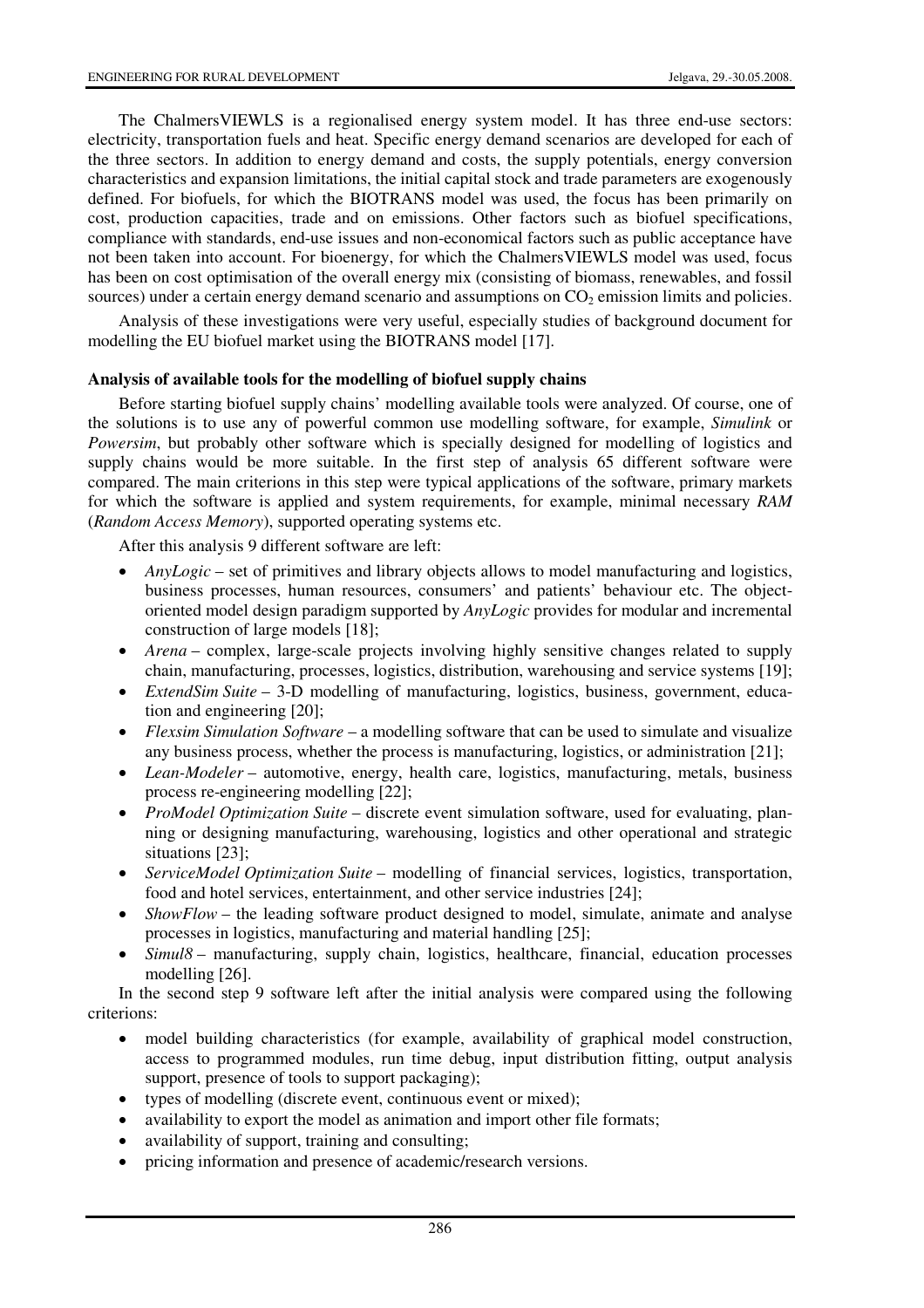To make the final decision, the development of the software, for example, appearance of new features since 2005 was taken in account. Impression on the individual software possibilities was obtained also from demo models which are available for most of these programs. As the result of this analysis two different software were chosen and bought – *AnyLogic* and *ExtendSim* (see acknowledgement at the end of publication). Both of them will be used in following modelling and simulation.

# **Results and discussion**

As the first system for modelling the pure vegetable oil from rapeseed was chosen. This process is similar to the production of vegetable oils for the food industry, which is a well-established process. Solvent extraction, cold pressing, or a combination of both can do oil extraction. Here, seed cakes are produced as a secondary product. Pure vegetable oil can be used directly in automotive engines or used for the biodiesel production. Using experience from previous investigations and adapting it to Latvia's specific peculiarities, two different logistic chains were developed – for decentralized and unitary production (see Fig. 4, 5).



Fig. 4. **Rapeseed oil logistic chain for decentralized production** 



Fig. 5. **Rapeseed oil logistic chain for unitary production**

These modelling studies could be called as preliminary, because it's very difficult to include all factors in model, if the prices of raw materials, chemicals, technical services, fossil fuel etc. are so rapid changing. That's why to simplify the first investigations, the technical services, for example, expenses for cultivation of the soil, sowing, fertilizing, spraying etc. are left the constant for both models – for centralized and unitary production. A lot of different expenses were taken in account, for example, seed and fertilizer prices, rape seed and oil cake sale price, pressing capacities, average rape seed transportation distances, rape seed yield capacities etc.

The obtained modelling results varies in a very large scale, for example, the cost price of 1 litre of rape seed oil using decentralized production was from 0.22 Ls (winter rape) to 0.48 (summer rape). If at the farm only biological technologies are used ("biological rape") the price for 1 litre from summer ripe rises to 0.66 Ls. Using unitary production the price for 1 litre reached 0.76 Ls. It's explainable with high infrastructure maintenance expenses of production plants, if the production capacity is not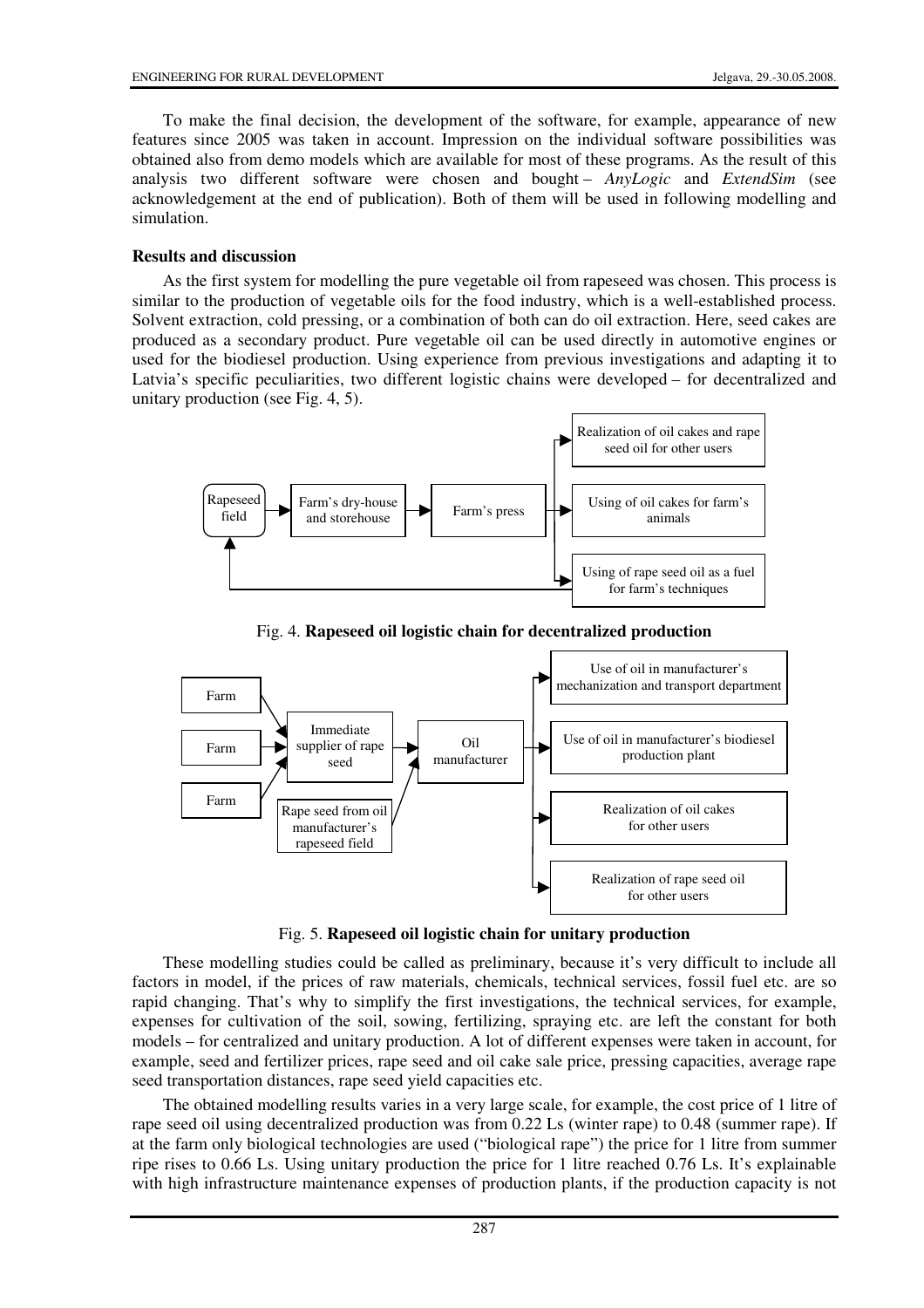enough high. The main conclusion of these preliminary modelling studies is that biofuel supply chain model is very sensitive, because changing just single parameters in very short scale (for example, yield capacity from 3.0 to 3.2 t·ha-1, rape seed transportation distance from 50 to 30 km, rape seed sale price from 270 Ls·t<sup>-1</sup> to 290 Ls·t<sup>-1</sup>, oil cake sale price from 220 Ls·t<sup>-1</sup> to 240 Ls·t<sup>-1</sup> etc.), the cost price of 1 liter of rape seed oil changes very dramatically. It means that all existing solutions in modelling of biofuel supply chains are not usable for Latvia directly because our country's area, production capacities and other parameters are very different from other European countries. For example, if the distance from Jelgava to Ventspils in European model is inconsiderable, than in modelling of biofuel supply chain in Latvia scale it is very significant.

The same sensitivity shows also modelling of the capital investments at the farm for decentralized production. For example, if we are planning to by the oil press for 3000 Ls with using oil as a fuel of farm's technique and the fuel consumption is planned 1000 l·month<sup>-1</sup>, fossil diesel fuel price is 0.76 Ls·l<sup>-1</sup>, government's excise-duty drawback is  $0.19$  Ls·l<sup>-1</sup>, the cost price of 1 litre of rape seed oil is 0.40 Ls, than the period of repayment of the press is 18 months. If we reducing the cost price of 1 litre of rape seed oil only by the 0.05 Ls, the period of repayment decreases to 14 months.

The future investigations related to the modelling of biofuel supply chains particularly in Latvia have to be done very carefully building models step by step and taking in account all parameters which are most affecting the final biofuel cost price.

# **Conclusions**

- 1. Regardless of the great number of different regulations in Europe and Latvia, the real situation seems to be not satisfactory – the EU consumes only  $2\%$  biofuels for the road transport sector, but Latvia – just a little more than  $0.3\%$ .
- 2. One of the possible ways how to change such situation is to optimize biofuel supply chains using different methods of systems engineering, particularly modelling.
- 3. Analysis of existing solutions in modelling of biofuel supply chains shows that existing solutions in this field are not usable for Latvia directly because our country's area, production capacities and other parameters are very different from other European countries.
- 4. Analysing available tools for the modelling of biofuel supply chains two different software were chosen and bought – *AnyLogic* and *ExtendSim*. Both of them will be used in following modelling and simulation.
- 5. As the first system for modelling the pure vegetable oil from rapeseed was chosen. The main conclusion of these preliminary modelling studies is that biofuel supply chain model is very sensitive, because changing just single parameters in very short scale, the cost price of 1 liter of rape seed oil changes very dramatically.
- 6. Finalizing these investigations, the main conclusion is that the future investigations that is modelling of biofuel supply chains particularly in Latvia have to be done very carefully building models step by step and taking in account all parameters which are most affecting the final biofuel cost price.

## **References**

- 1. Directive 2003/30/EC of the European Parliament and of the Council of 8 May 2003 on the promotion of the use of biofuels or other renewable fuels for transport. Official Journal of the European Union L 123, 17.5.2003, pp. 42 – 46.
- 2. Council directive 2003/96/EC of 27 October 2003 restructuring the Community framework for the taxation of energy products and electricity. Official Journal of the European Union L 283,  $31.10.2003$ , pp.  $51 - 70$ .
- 3. Biomass action plan. Communication from the Commission. Brussels: Commission of the European Communities. COM(2005) 628 final {SEC(2005) 1573}, 7.12.2005, 47 p.
- 4. An EU Strategy for Biofuels. Communication from the Commission. Brussels: Commission of the European Communities. COM(2006) 34 final {SEC(2006) 142}, 8.2.2006, 29 p.
- 5. An Energy Policy for Europe. Communication from the Commission to the European Council and the European Parliament. Brussels: Commission of the European Communities. COM(2007) 1 final {SEC(2007) 12}, 10.1.2007, 28 p.